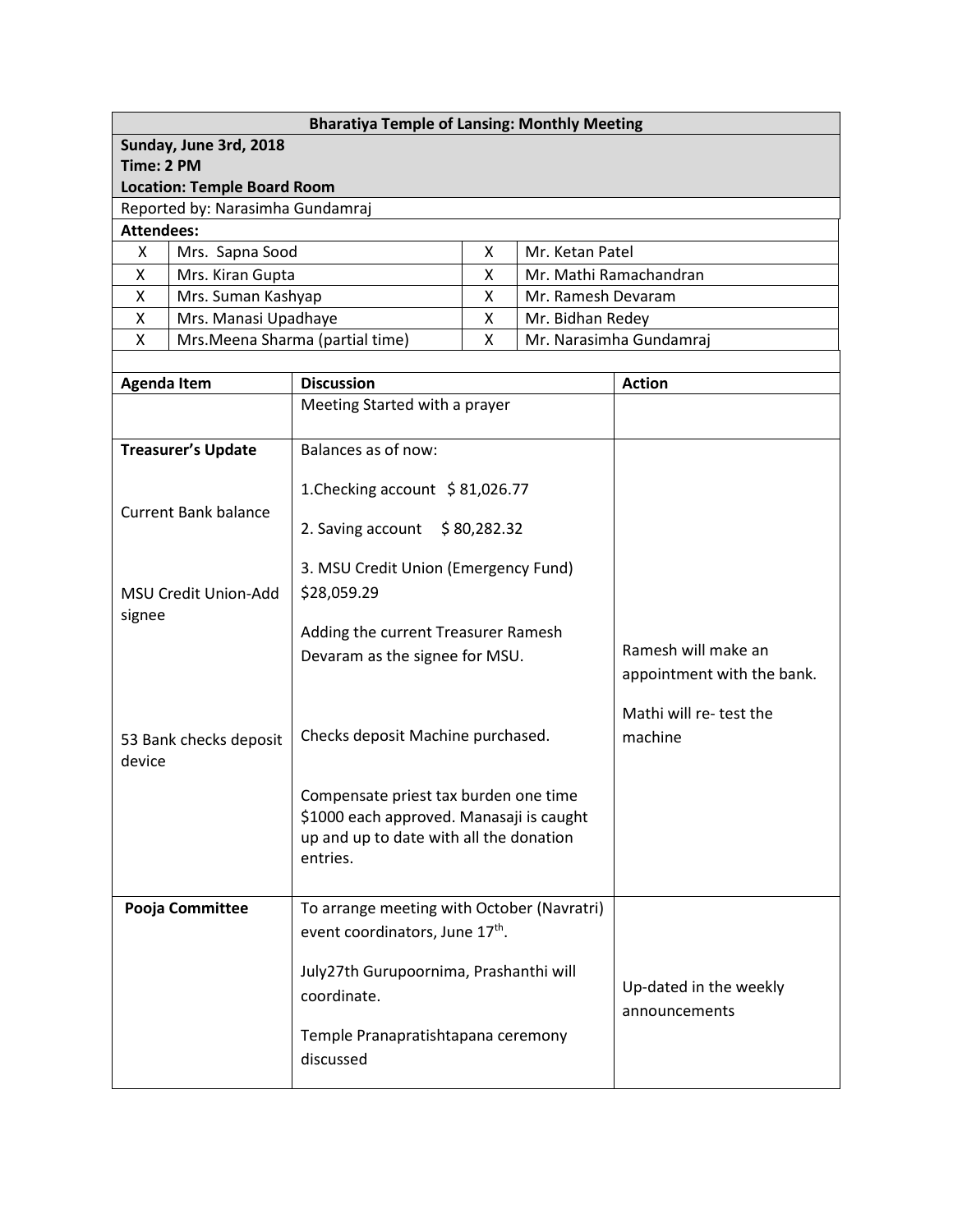|             | Changes in the Timings of Shiv and                                                                                                                                                                                                    | Satyanarayana Pooja                                                                              |
|-------------|---------------------------------------------------------------------------------------------------------------------------------------------------------------------------------------------------------------------------------------|--------------------------------------------------------------------------------------------------|
|             | Venkateswara Abhishekams.                                                                                                                                                                                                             | schedules to be updated                                                                          |
|             | All temple Rentals or major poojas and<br>their coordinators should be conveyed to                                                                                                                                                    | Mathi will change it online to<br>direct it to Sapnaji                                           |
|             | Sapnaji.                                                                                                                                                                                                                              |                                                                                                  |
| Maintenance | Per Ketanji and Bidhanji who have<br>discussed with the township, Community<br>cooking is allowed in the temple as long as<br>the food is not for sale or cooked by<br>professional chefs.<br>Plants were growing in the outside sump |                                                                                                  |
|             | drainage pipes blocking the pipes. They got<br>cleaned. Meridian Plumbing will be<br>maintaining the sump. They will clean the<br>outside pipes as part of yearly<br>maintainance.                                                    |                                                                                                  |
|             | Devotees dumping food in the sink with<br>disposal and leaving it.                                                                                                                                                                    | Sign over Sink not to put food<br>in the disposal                                                |
|             | Snow removal & Lawn services: Ketanji will<br>look for quotes for the same.                                                                                                                                                           | Ketanji is working on it                                                                         |
|             | Discussed cleaning the wood in the<br>sanctum area and clean/repairs fans                                                                                                                                                             | Mathiji to call Parashakthi<br>temple to find about<br>repairing/cleaning inside the<br>sanctum. |
|             |                                                                                                                                                                                                                                       | Ashokji and Sapnaji bought<br>bushes and put along with<br>the mulching.                         |
|             | 2018 projects:                                                                                                                                                                                                                        |                                                                                                  |
|             | Replace basement furnace to be discussed<br>before winter. Replaced Roof Top Unit<br>already.                                                                                                                                         | Ketanji called Costco for a<br>quote.                                                            |
|             |                                                                                                                                                                                                                                       |                                                                                                  |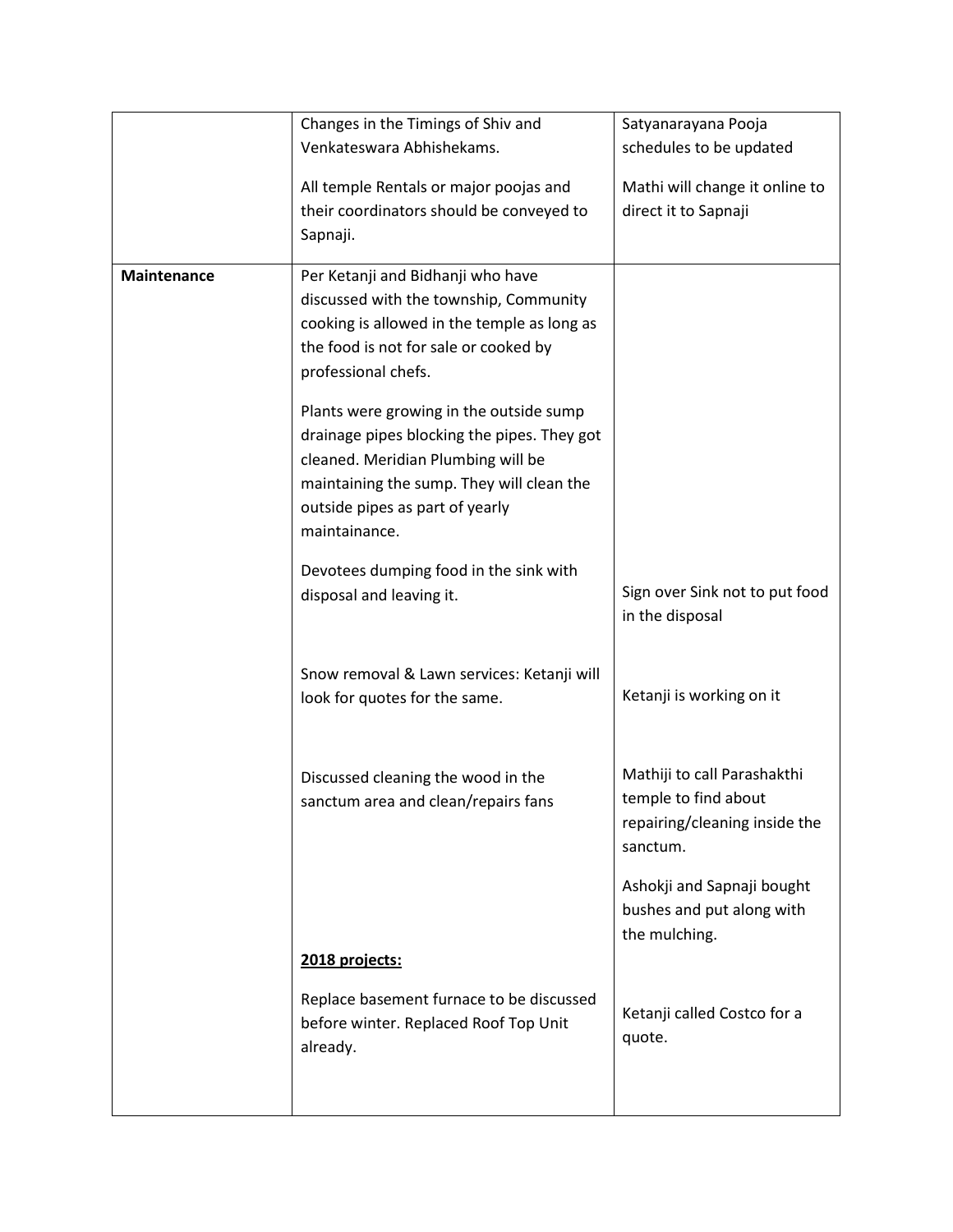| Changing counter top in Panditji's house.<br>Mathiji will take the lead.<br>Discussed allotting some money for<br>maintenance of the priest houses.<br><b>PR</b> committee<br>Every temple event should be advertised as<br>Send email to community<br>thanking the coordinators-<br>a BTL event coordinated by certain<br>Done (Bidhanji and Sapna).<br>members.<br><b>Priest Committee</b><br>Smooth functioning<br>Inform priests not to be<br>involved in Hundi collections.<br>update<br>The board has decided to give<br>feedback of devotees to the<br>priests.<br>Discussed fundraising.<br><b>Fund Raising</b><br>Manasiji and Rajji are working<br><b>Committee</b><br>on entering the data<br>Temple announcement to say<br>membership announcements<br>and last date for membership<br>privileges to be applied for | Additional parking lot and resurfacing of | Ashokji will take the lead  |
|---------------------------------------------------------------------------------------------------------------------------------------------------------------------------------------------------------------------------------------------------------------------------------------------------------------------------------------------------------------------------------------------------------------------------------------------------------------------------------------------------------------------------------------------------------------------------------------------------------------------------------------------------------------------------------------------------------------------------------------------------------------------------------------------------------------------------------|-------------------------------------------|-----------------------------|
|                                                                                                                                                                                                                                                                                                                                                                                                                                                                                                                                                                                                                                                                                                                                                                                                                                 | back lot.                                 |                             |
|                                                                                                                                                                                                                                                                                                                                                                                                                                                                                                                                                                                                                                                                                                                                                                                                                                 |                                           |                             |
|                                                                                                                                                                                                                                                                                                                                                                                                                                                                                                                                                                                                                                                                                                                                                                                                                                 |                                           |                             |
|                                                                                                                                                                                                                                                                                                                                                                                                                                                                                                                                                                                                                                                                                                                                                                                                                                 |                                           |                             |
|                                                                                                                                                                                                                                                                                                                                                                                                                                                                                                                                                                                                                                                                                                                                                                                                                                 |                                           |                             |
|                                                                                                                                                                                                                                                                                                                                                                                                                                                                                                                                                                                                                                                                                                                                                                                                                                 |                                           |                             |
|                                                                                                                                                                                                                                                                                                                                                                                                                                                                                                                                                                                                                                                                                                                                                                                                                                 |                                           |                             |
|                                                                                                                                                                                                                                                                                                                                                                                                                                                                                                                                                                                                                                                                                                                                                                                                                                 |                                           |                             |
|                                                                                                                                                                                                                                                                                                                                                                                                                                                                                                                                                                                                                                                                                                                                                                                                                                 |                                           |                             |
|                                                                                                                                                                                                                                                                                                                                                                                                                                                                                                                                                                                                                                                                                                                                                                                                                                 |                                           |                             |
|                                                                                                                                                                                                                                                                                                                                                                                                                                                                                                                                                                                                                                                                                                                                                                                                                                 |                                           |                             |
|                                                                                                                                                                                                                                                                                                                                                                                                                                                                                                                                                                                                                                                                                                                                                                                                                                 |                                           |                             |
|                                                                                                                                                                                                                                                                                                                                                                                                                                                                                                                                                                                                                                                                                                                                                                                                                                 |                                           |                             |
|                                                                                                                                                                                                                                                                                                                                                                                                                                                                                                                                                                                                                                                                                                                                                                                                                                 |                                           |                             |
|                                                                                                                                                                                                                                                                                                                                                                                                                                                                                                                                                                                                                                                                                                                                                                                                                                 |                                           |                             |
|                                                                                                                                                                                                                                                                                                                                                                                                                                                                                                                                                                                                                                                                                                                                                                                                                                 |                                           |                             |
|                                                                                                                                                                                                                                                                                                                                                                                                                                                                                                                                                                                                                                                                                                                                                                                                                                 |                                           |                             |
|                                                                                                                                                                                                                                                                                                                                                                                                                                                                                                                                                                                                                                                                                                                                                                                                                                 |                                           |                             |
|                                                                                                                                                                                                                                                                                                                                                                                                                                                                                                                                                                                                                                                                                                                                                                                                                                 |                                           |                             |
|                                                                                                                                                                                                                                                                                                                                                                                                                                                                                                                                                                                                                                                                                                                                                                                                                                 |                                           | this year only if a devotee |
| becomes a member by June                                                                                                                                                                                                                                                                                                                                                                                                                                                                                                                                                                                                                                                                                                                                                                                                        |                                           |                             |
| $31^{st}$ .                                                                                                                                                                                                                                                                                                                                                                                                                                                                                                                                                                                                                                                                                                                                                                                                                     |                                           |                             |
| Rajji to Send letters to Mathi                                                                                                                                                                                                                                                                                                                                                                                                                                                                                                                                                                                                                                                                                                                                                                                                  |                                           |                             |
| for community fundraising                                                                                                                                                                                                                                                                                                                                                                                                                                                                                                                                                                                                                                                                                                                                                                                                       |                                           |                             |
| <b>Temple Security</b><br>Bidhanji looked into DK security for major<br>Ketanji will discuss and plan a                                                                                                                                                                                                                                                                                                                                                                                                                                                                                                                                                                                                                                                                                                                         |                                           |                             |
| events. Bidhanji will schedule with them.<br>security drill.                                                                                                                                                                                                                                                                                                                                                                                                                                                                                                                                                                                                                                                                                                                                                                    |                                           |                             |
| Upcoming major events where Security is<br>Rajji will call township fire                                                                                                                                                                                                                                                                                                                                                                                                                                                                                                                                                                                                                                                                                                                                                        |                                           |                             |
| needed are discussed, Ganesh Chaturthi,<br>department for information                                                                                                                                                                                                                                                                                                                                                                                                                                                                                                                                                                                                                                                                                                                                                           |                                           |                             |
| Janmashatami, Kalyanam, Diwali.                                                                                                                                                                                                                                                                                                                                                                                                                                                                                                                                                                                                                                                                                                                                                                                                 |                                           |                             |
| Youth group met on May 20 <sup>th</sup> . All youth<br><b>Youth Committee</b>                                                                                                                                                                                                                                                                                                                                                                                                                                                                                                                                                                                                                                                                                                                                                   |                                           |                             |
| group meeting minutes are posted on the                                                                                                                                                                                                                                                                                                                                                                                                                                                                                                                                                                                                                                                                                                                                                                                         |                                           |                             |
| temple website.                                                                                                                                                                                                                                                                                                                                                                                                                                                                                                                                                                                                                                                                                                                                                                                                                 |                                           |                             |